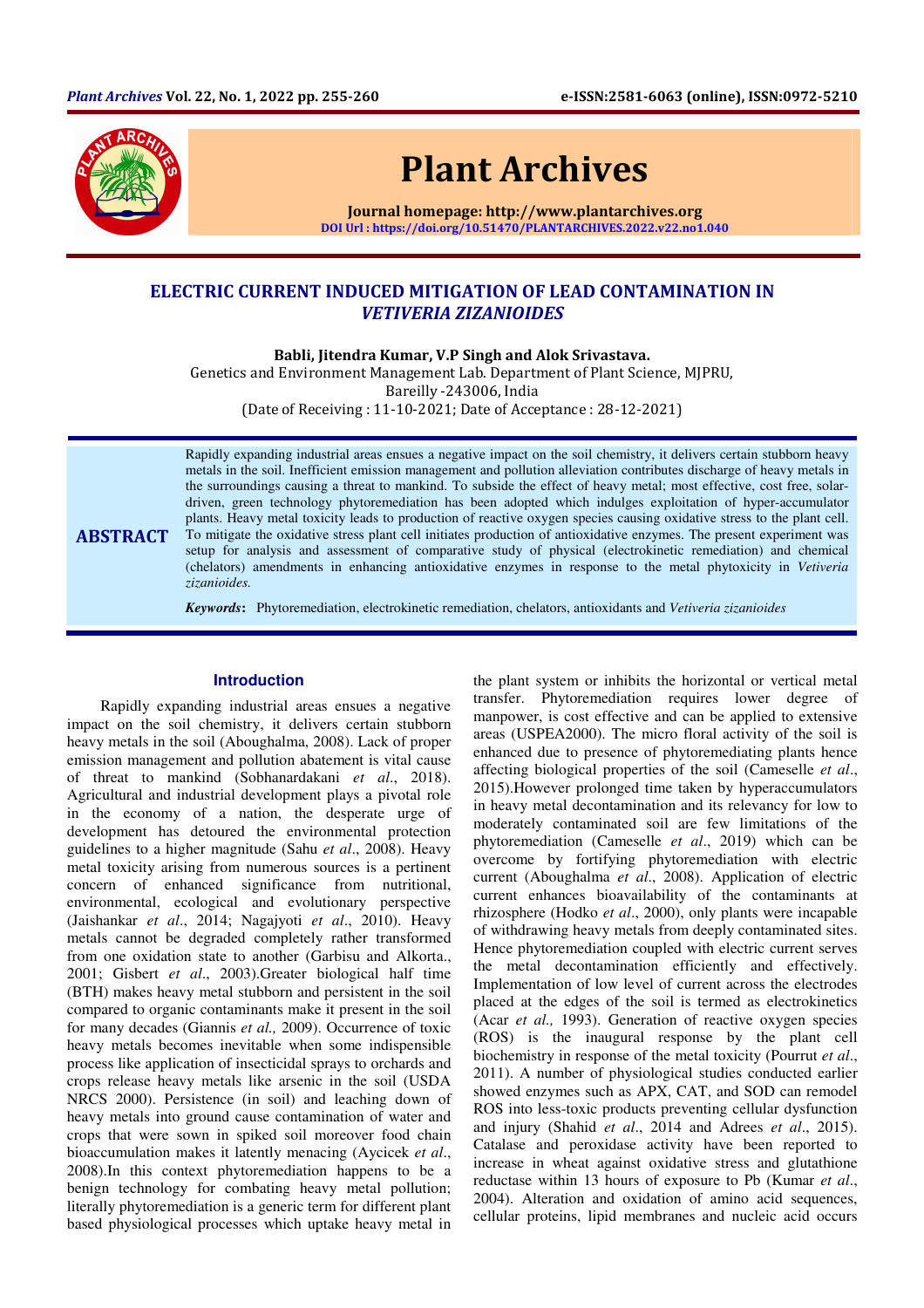due to excess generation of ROS (Adrees *et al* ., 2015). Hyperaccumulators have adopted an alternative path of production of antioxidants such as ascorbate peroxidase (APX), catalase (CAT), glutathione reductase (GR) and superoxide dismutase (SOD) to circumvent the cellular distress and damage (Shahid *et al*., 2014). Formation of ROS and alteration of membrane nobility are the paramount key processes at the cellular level under heavy metal stress (Dietz *et al*., 1999). In order to check and choose the better amendment out of physical and chemical amendment in assisting the metal tolerance, the enzymatic antioxidant system in *Vetiveria zizanioides* was investigated by studying their effect on the physiological and biochemical parameters along with metal accumulation efficiency.

# **Materials and Methods**

## **Soil specimen**

The soil used for plantation of Vetiver was alluvial garden soil (used for cultivation of medicinal and ornamental plants) of Rohilkhand University Bareilly U.P. The soil was sampled from a depth of 0 to 0.3 meters (m) after removing top vegetation. Fine textured soil was prepared after discarding the plant debris, lumps, rocks and passing the soil through a mesh of 2 millimeters (mm). The soil was air dried and stored in the plastic bags at room temperature for further analysis. The chief properties of the soil are listed in the Table 1:

| Sand component                | 35.69% |
|-------------------------------|--------|
| Silt component                | 36.23% |
| Clay component                | 26.2%  |
| pΗ                            | 6.98   |
| Organic carbon( $g kg^{-1}$ ) | 27.2%  |
| Nitrogen                      | 1.00%  |
| Phosphorus                    | 0.38%  |
| Potassium                     | 0.65%  |
| <b>m</b> 11 1 0 11 1          |        |

Table 1 Soil characteristics

### **Experimental procedure**

For the experimental purpose the plant used was *Vetiveria zizanioides* also known as *Chrysopogon zizanioides* native of tropical and sub-tropical India, belonging to the clade monocots of kingdom *Plantae* family *Poaceae.* Vetiver is a perennial grass reaching up to a height of 5 feet, capable of surviving even in water logged condition. The plant body is differentiated into root, stems (also known as culms) and leaves, the leaves are long thin and ridged due to deposition of silica. The plant has a well-developed dense fibrous root system thriving on a large range of pH (acidic pH=4 to alkaline pH=6) (Aibibu *et al*., 2010; Singh *et al*., 2017; Panja *et al*., 2018; Vimala *et al*., 2021) capable of water conservation and treatment of contaminated water which makes it a suitable plant for phytoremediation. It extracts many heavy metal from the soil like Mn, Zn, Cu, Pb, Pb and Zn from spiked soil and waste water (Roongtanakiat *et al*., 2009; Danh and Veticon., 2010) The Vetiver plants were propagated via culms (stalk or stem of various grasses) the culms were separated from mother plant after uprooting the plant and a 10 centimeter (cm) long culms were prepared and placed vertically in the pots, punctilious irrigation helped the plant culms to flourish above and under the soil. Once the plants were well developed, they were treated with heavy metal Lead chloride (HIMEDIA, Mumbai) 300 mg per Kg

and chelator doses i.e., EDTA 50 mM (HIMEDIA, Mumbai) along with the physical amendment. The plants were grouped into seven categories from (Control, C) to T6) with each group having quintuple pots as described in table 2. The experimental setup to provide electric current included a DC current supply of 12V with two electrodes of 15 cm (centimeter) long and 2 mm thick kept 10 cm apart and same set up was used to give electric current to the 35 pots. A 15 min current supply was given for 25 d chemicals used in the experiment were of analytical grade, and all solutions were prepared in laboratory prepared water. Conventional methods were used to analyze pH of soil, soil organic content (Allison 1965)  $CaCO<sub>3</sub>$  (Marr 1909) and electrical conductivity (Cang *et al.*, 2011). The soil samples were digested with  $HF-HNO<sub>3</sub>$ . (HIMEDIA, Mumbai) HClO<sub>4</sub> (HIMEDIA, Mumbai) after air drying and filtration to determine total heavy metal content of soil. The root and shoot of *Veteveria zizaniodes* were harvested and digested with  $HClO<sub>4</sub>$  -  $HNO<sub>3</sub>$  (1:5v/v) or assessment of heavy meal accumulated in respective plant parts by AAS (Analytical Jena).

#### **Determination of plant height and dry weight**

After growing plants for 45 days 5 plants were randomly selected from each of the group on  $30<sup>th</sup>$  and  $45<sup>th</sup>$ day post harvesting their root and shoot length was measured. The fresh weight was measured after cleaning, washing and air drying the plant using a digital balance; however, for dry weight of the plant the paper wrapped plants were kept in an oven for 48 hrs. at 65-75 degree Celsius before weighing

#### **Analysis of antioxidant enzymes**

Photochemical NBT (nitro blue tetrazolium) reduction method by Giannopolitis and Reis (1977) for was used for assay of superoxide dismutase activity (SOD). The reaction mixtures along with the blanks were illuminated in glass test tubes of uniform thickness under light intensity of 4000 lux and photo reduction of NBT was measured spectrophotometrically at 560 nm as to cause 50% inhibition in reduction of NBT. Catalase activity was recorded in accord of decrease in absorbance at 240nm following the method of Aebi (1984). Ascorbate peroxidase activity was studied spectrophotometrically adhering the method of Nakano and Asada (1981).The enzyme extract was obtained similar to catalase assay followed by spectrophotometric analysis of reaction mixture (50mM of potassium phosphate buffer of pH 7.0 having 1mM EDTA, 0.5 mM ascorbate, 0.4 mM of  $H_2O_2$  and 0.1ml of enzyme extract) at 290 nm post addition of enzyme extract was recorded.

#### **Results and Discussion**

A considerable reduction in the tiller height was observed of vetiver under Pb toxicity. Amendment fortified plants were found to be taller than the heavy metal spiked plants, significant decline in the shoot height was observed in heavy metal contaminated plants compared to the controlled, however reduction in shoot was more compared to the roots similar to the findings of (Prasad *et al*., 2008). Conventionally, heavy metal toxicity triggers decrease in endogenous measure of auxin that is responsible for growth and cell elongation in the plant. In barely root tips IAA homeostasis has been found to get disturb under the brief period of lead toxicity (Zelinova *et al*., 2015). Earlier findings in Arabidopsis have shown primary root elongation suppression due to Pb (Besson-Bard *et al*., 2009). This can be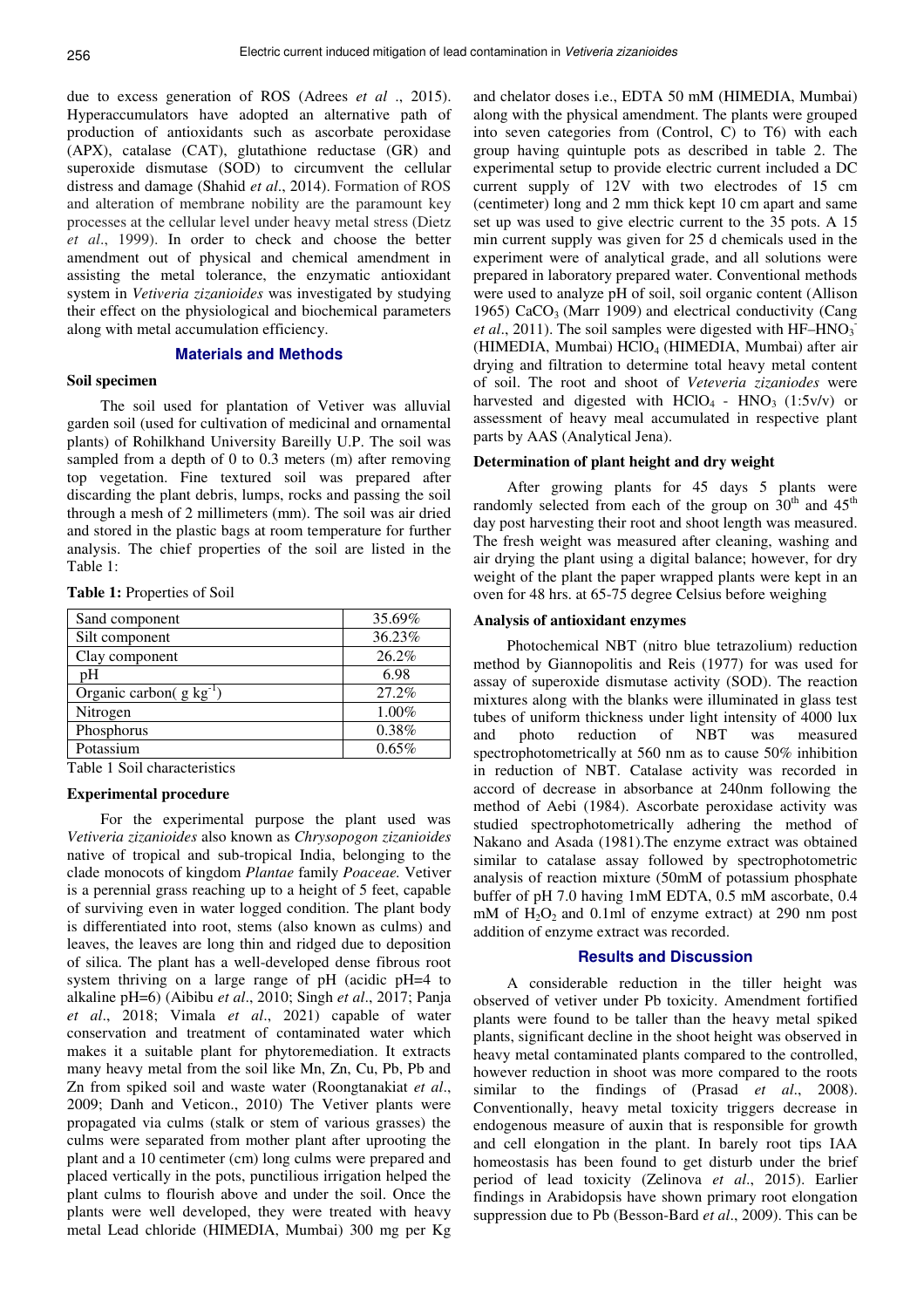attributed to the Pb toxicity which interferes either with auxin synthesis or mode of action. The plants treated with electric current were found to be much taller compared to the EDTA treated plants on  $30<sup>th</sup>$  day (7.9%) however on  $45<sup>th</sup>$  day the difference reduced (3.15%). The reduction in the growth of plant is because of reduced cell division which results after disorganized microtubule structure (Eun *et al*., 2000). Lead causes alterations in tubulin levels and post translational modification critical for cell division and growth (Gzyl *et al*., 2015). A slight decrease in the chlorophyll content was observed only after  $30<sup>th</sup>$  day and an increase in carotenoid too was observed after 30<sup>th</sup> day. The drop in the chlorophyll content might have occurred due to enhanced degradation of chlorophyll or retarded rate of chlorophyll formation by heavy metal Pb (Luna *et al* ., 1994). The reduction in the productivity of the plant is related to damage chlorophyll and decreased photosynthetic rate. ALAD (d-aminolevulinic acid) inhibition activity might be responsible for chlorophyll inhibition (Padmaja *et al*., 1990). Carotenoid being involved in protection against high light intensity protects the plant chlorophyll from photo inhibition and photo dynamics that quench and damage chlorophyll (Knox and Dodge, 1995). A similar reduction was observed in chlorophyll pigment accumulation in *Catharanthus roseus* by (Rai *et al*., 2014) which might be the aftermath of Cr treatment stress. Increased concentration of heavy metals may lead to decline in the chlorophyll content in *Pisum sativum* (Gangwar *et al*., 2011).

**Table 2 :** Biomass of *Vetiveria zizanioides* (gm)

|                | <b>Biomass</b>    |                    |  |  |  |
|----------------|-------------------|--------------------|--|--|--|
|                | $30th$ day        | $45th$ day         |  |  |  |
| Control(C)     | $6.492 \pm 0.282$ | $7.479 \pm 0.28$   |  |  |  |
| T1             | $4.37* \pm 0.373$ | $5.128* \pm 0.447$ |  |  |  |
| T <sub>2</sub> | $2.3*+0.122$      | $3.36* \pm 0.11$   |  |  |  |
| T <sub>3</sub> | $3.22*+0.350$     | $4.46* \pm 0.114$  |  |  |  |
| T <sub>4</sub> | $3.18* \pm 0.130$ | $4.24* \pm 0.194$  |  |  |  |
| T <sub>5</sub> | $2.94*+0.122$     | $3.76*+0.151$      |  |  |  |
| T <sub>6</sub> | $3.374*+0.429$    | $4.56* \pm 0.089$  |  |  |  |

**Table 3 :** Plant height of *Vetiveria zizanioides* (cm)

|                | $30th$ d root length | $30th$ d shoot height | $45th$ d root length | $45th$ d shoot height |
|----------------|----------------------|-----------------------|----------------------|-----------------------|
| Control(c)     | $45.524 \pm 6.799$   | $155.0408 \pm 2f.563$ | $53.695 \pm 8.157$   | $174.91 \pm 2.576$    |
| T1             | 39.126*±0.928        | 135.086*±5.978        | $45.173*+2.791$      | 151.286*±1.724        |
| T <sub>2</sub> | 30.9418*±4.119       | $117.412* + 7.0583$   | $38.121* \pm 3.508$  | $126.90*+2.947$       |
| T <sub>3</sub> | $33.43* \pm 3.7028$  | 124.174*±4.189        | 42.593*±3.832        | 133.356*±1.916        |
| T4             | 33.218*±2.797        | $122.126* \pm 3.708$  | $39.132* \pm 1.169$  | $132.102* \pm 1.659$  |
| T <sub>5</sub> | 32.3082*±2.313       | 120.894*±10.83        | $40.225*±3.059$      | $131.980* \pm 5.00$   |
| T6             | $34.260* \pm 1.932$  | 125.774*±5.114        | $42.769*+2.031$      | 137.54*±3.892         |

**Table 4 :** Antioxidative activities of *Vetiveria zizanioides*

|                | <b>SOD</b>                                          |                     | <b>CAT</b>                               |                                    | <b>APX</b>                                    |                    |
|----------------|-----------------------------------------------------|---------------------|------------------------------------------|------------------------------------|-----------------------------------------------|--------------------|
|                | (units mg <sup>-1</sup> protein min <sup>-1</sup> ) |                     | (units mg $1$ protein min <sup>1</sup> ) |                                    | (units mg $1$ protein min <sup>1</sup> )      |                    |
|                | $30th$ day                                          | $45th$ day          | $30th$ day                               | $45th$ day                         | $30th$ day                                    | $45th$ day         |
| Control (c)    | 26.702±2.1498                                       | 29.946±1.674        | $ 63.3982 \pm 1.732 $ 65.412 $\pm 1.693$ |                                    | 1343.932±81.716                               | 1438.568±199.087   |
| T1             | 34.25*±4.977                                        | 37.124*±4.062       | 53.446*±2.544                            | $56.03*±3.675$                     | 1592.978*±43.646                              | 1638.246*±125.845  |
| T <sub>2</sub> | $45.98*+7.24$                                       | 48.5568*±4.2981     | $44.208*+2.99$                           | $45.15*+4.196$                     | 1872.172*±93.152                              | 1885.042*±12.366   |
| T <sub>3</sub> | 36.4766*±0.273                                      | 39.3952*±0.402      | $50.242* \pm 3.869$                      | $50.21*+2.973$                     | 1611.378*±214.13                              | 1811.008*±185.801  |
| T4             | 39.128*±2.0122                                      | $44.526* \pm 1.651$ |                                          |                                    | 48.597*±5.761 48.064*±4.808 1763.444*±35.2633 | 1818.052*±39.708   |
| T <sub>5</sub> | 43.656*±2.7791                                      | $46.172*+4.124$     |                                          | $46.43*+2.464$ 47.085* $\pm$ 5.234 | 1808.822*±68.257                              | 1821.362*±49.17319 |
| T6             | 34.638*±4959                                        | 39.992*±5.585       |                                          |                                    | 51.364*±4.021 52.212*±1.969 1640.596*±137.239 | 1674.596*±85.701   |

SOD is the introductory line of blockade in opposition to oxidative stress laid by the environment. Enhancement of ROS has also been reported by Mishra *et al*. (2011) during abiotic sress. Various undesirable and growth deterent changes in the plants are there as a result of production of ROS for example hampering of ATP synthesis and DNA blight (Hossain *et al*., 2022). To attenuate the scars of ROS production, plants have choosen a myriad of composite enzyme apparatus known as antioxidant enzyme system. SOD is the first and foremost to start antioxidative activity by following reaction by converting superoxide radical to hydrogen peroxide and oxygen.

Heavy metals has been reported to elevate SOD activities in water hyacinth (Malar *et al*., 2014. For the present study SOD levels were minimum for the control (C) plants which increased in the Pb treated plants of T1 group. Application of EDTAfurther aggrevated the SOD levels. As EDTA further enhanced lead accessibility and the toxicity to the plants hence higher ROS production (Habiba *et al*., 2015). In *Brassica napus*, where EDTA reduced the SOD and other antioxidant activities. The difference lies in the concentration of Pb adminstered, mild concentration of heavy metals enhances the antioxidant activities however, peaking ones drop the SOD enzyme functioning which decreases the antioxidative activities of the plants. The application of DC

$$
2O_2 \bullet - + 2H^+ \rightarrow H_2O_2 + O_2
$$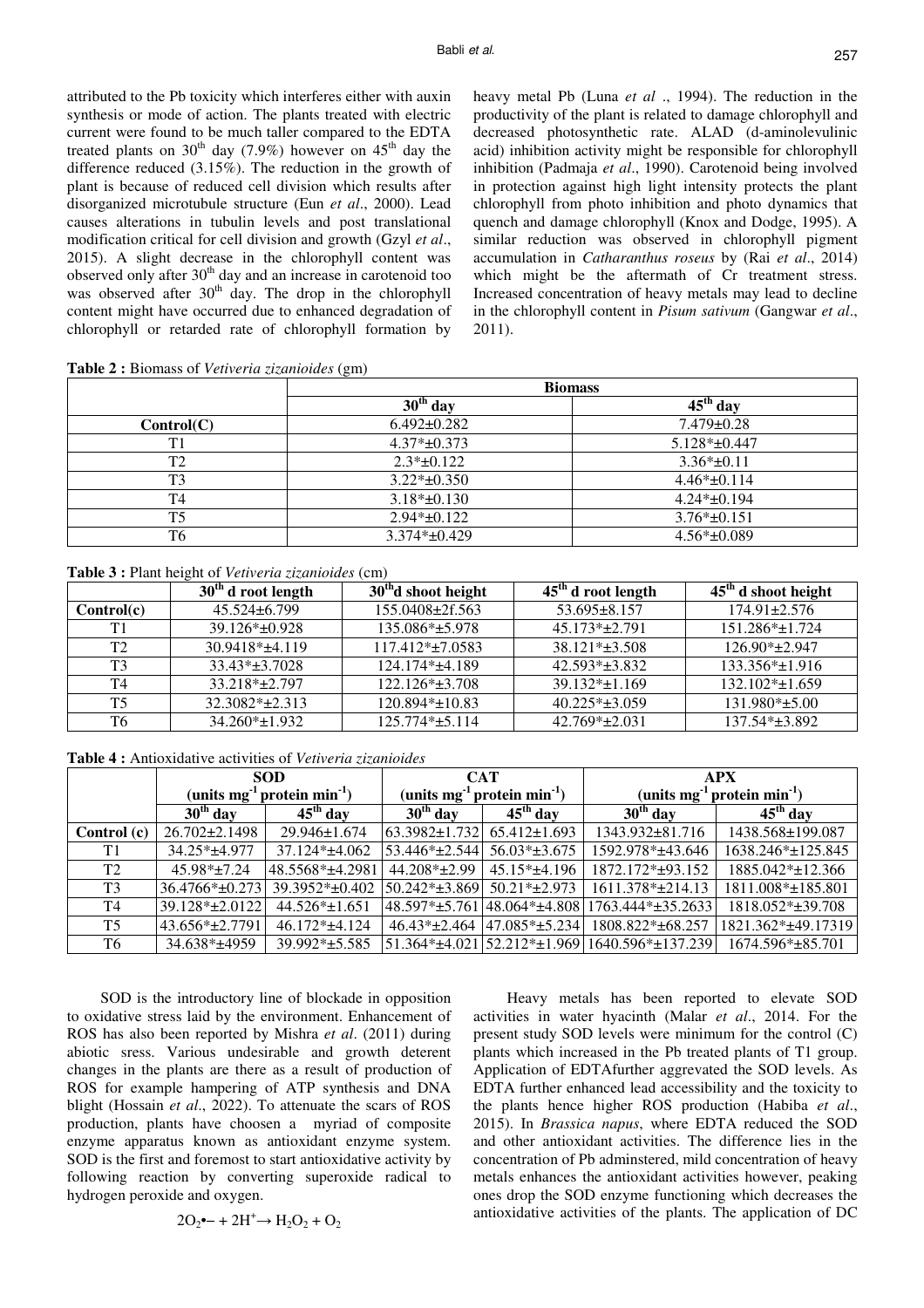current showed the enhanced SOD activity in the plants however results did not cross the values obtained by the chemical chelant.

 Loew in 1900 gave the name catalase to the first discovered antioxidant enzyme. Catalase is ubiquitously found in all organisms (Kirkman and Gaetani, 2007) unexpectedly some prokaryotes too are reported to have catalase (Zamocky *et al*., 2008). All organisms perform either photosynthesis, respiration and both with concomitant generation of ROS (Sharma *et al*., 2014). Generation of ROS results when the stable oxygen molecule receives an activation energy (22 Kcal/mol) and ascents to higher energy levels.

 A series of reduction reactions ushers to stable intermediates, for complete reduction of stable molecular oxygen and breaking the covalent bond four electrons along with protons are required. Chloroplasts, mitochondrias and peroxisomes are nucleus for the generation of ROS, hence curbing ROS production is inevitable, as they are byproducts of vital processes such assuch as photosynthesis and respiration (Ahmad *et al*., 2010). Catalase mitigates the oxidative stress majorly found in peroxisome,  $H_2O_2$  formed in cell as a by-product of different cellular pathways is degraded efficiently by catalase into water (Riaz *et al*., 2021). Basal level concentration was exhibited by untreated plants that spiked by 15.6% and 14% on  $30<sup>th</sup>$  and  $45<sup>th</sup>$  day respectively post Pb contamination. The increased CAT values is attributed to the spiked soil as a result of Pb contamination that triggers ROS production which is acted earlier by SOD to convert superoxide ion into hydrogen peroxide followed by CAT.  $H_2O_2$  participates in vital physiological processes as cell signaling, cell growth, development and cell differentiation (apoptosis). Concentration higher than  $50\mu$ M for  $H_2O_2$  has been reported to be cytotoxic to the cells (Halliwell *et al*., 2000 ; Lennicke *et al*., 2015). Some results documented in past on antioxidative activity showed contradiction with thw outcome of the present study. For example, Verma *et al*., (2003) affirmed reduction in the catalase levels in *Oryza sativa* under lead influence, the disparirty in activities of catalse in both the studies has been attributed to the exceesive  $H_2O_2$  causing delay in dismutation of toxic peroxides hampering the cell membrane.The trend is not confined only to metal stress but water scarcity too was responsible for reduced CAT levels in *Triticum aestivum* (Zhang *et al*., 1992).

Ascorbate peroxidase (APX) is an all-important enzyme of the cell system foraging  $H_2O_2$  and proffering shielding to the chloroplasts against  $H_2O_2$  and OH derangement. It contributes electron to reduce  $H_2O_2$  to water along with formation of of monodehydroascorbate (MDHA). The MDHA formed is subsequently disproportionated to ascorbate (AsA) and dehydroascorbate (DHA). APXs have been tracked down in cytosol (cAPX), thylakoid (tAPX), stroma (sAPX), chloroplast (ch APX) and microbody (including glyoxysomes and peroxisome) with inappreciable difference in amino acid composition and sequence (Yamaguchi *et al*., 1995; Yoshimura *et al*., 2000).

Specified APXs operate in response to different environmental cues ( Yoshimura *et al*., 2000). Surging concentration  $CdCl<sub>2</sub>$  shoot the APX activity equated to the control group (Shams *et al*., 2017), similar trends of

increased APX values with  $PbNO<sub>3</sub>$  concentration in group T1 and T2, T3, T4, T5 and T6 (with amendments) was observed, this is attributed to unrestricted reactive oxygen species (ROS) formnation, degeneration of non-specialized enzymes, or competitive inhibition by toxic metals at the site of concerned enzyme's activity (Sieprawska *et al*., 2015). Application of the amendments was beneficial for the enhancement of APX activity as amendment magnified the metal availability by the plants in general.

# **Conclusion**

The present study was taken to compare the utility and efficiency of the chemical and physical amendments by observing the growth parameters and antioxidant enzyme activity in *Vetiveria zizanioides*. The results showed the root and the shoot showed a retarded growth on application of Pb. Growth retardation was attributed to direct and indirect effect of heavy metals (Das *et al*., 1997). Direct effect includes heavy metal toxic effect to the plant and indirect cause nonaccession of water and minerals to the plant (Aibibu *et al*., 2010). A decline in biomass was attributed to the accumulation of Pb in the root and shoot of the plants. Accumulation of Pb was recorded to be more in roots compared to shoot. The retention of Pb in the root is a preventive mechanism to avoid diffusion of lead up in the plant (Verklij and Schat, 1990). Higher Pb concentration in roots compared to shoots has been reported in earlier texts (Prasad, 2010). Reduction in biomass is the most important and quantified outcome of heavy metal toxicity, lead affects the cell division and growth off plant along with its development as it targets the meristematic zone (Das *et al*., 1997). Overproduction of reactive oxygen species (ROS) which disrupts antioxidant defense systems and leads to cause oxidative stress. It was observed that EDTA and DC current applied showed the comparable results to enhance the anti-oxidative activity in *Vetiveria zizanioides* however the negative impacts of EDTA such as root damage, water contamination and disruption of micro-habitat can lead to the idea of using DC current to be an alternative for enhancement of metal accumulation by plants.

Besides the direct impact of heavy metals on plants, they can also cause cell toxicity by overproduction of reactive oxygen species (ROS), which impairs antioxidant defense systems and causes oxidative stress to the plant. The amendments used in the experiments were of great significance as they helped in combating the metal stress more over it elevated the accumulation of the toxic metals. The electrokinetic remediation happened to be more rapid and effective amendment in comparison with the chemical chelation as chemical chelation causes root damage and has a threat of leaching on increasing the concentration which affects the underground water quality. Hence electrokinetic remediation can be an effective and better requisition for heavy metal accumulation by hyperaccumulators.

#### **References**

- Aboughalma, H.; Bi, R. and Schlaak, M. (2008). Electrokinetic enhancement on phytoremediation in Zn, Pb, Cu and Cd contaminated soil using potato plants. *Journal of Environmental Science and Health Part A*, 43(8): 926-933.
- Acar, Y.B. and Alshawabkeh, A. N. (1993). Principles of electrokinetic remediation. *Environmental science and technology*, *27*(13): 2638-2647.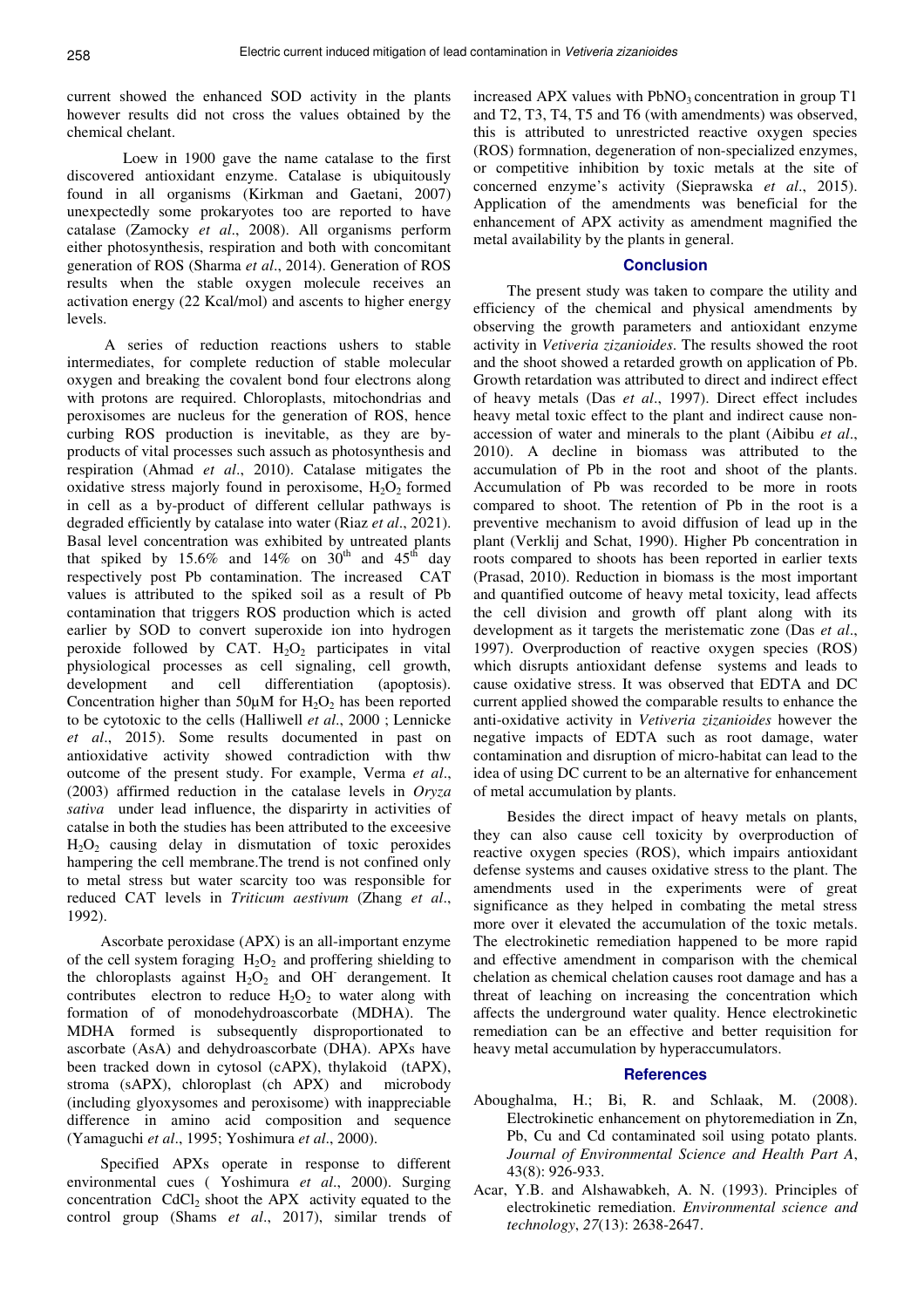- Adrees, M.; Ali, S.; Iqbal, M.; Bharwana, S.A.; Siddiqi, Z.; Farid, M. and Rizwan, M. (2015). Mannitol alleviates chromium toxicity in wheat plants in relation to growth, yield, stimulation of anti-oxidative enzymes, oxidative stress and Cr uptake in sand and soil media. *Ecotoxicology and Environmental safety*, 122: 1-8.
- Aebi, H. (1984). Catalase in vitro. *Methods in enzymology*, 105: 121-126.
- Aycicek, M.; Kaplan, O.; and Yaman, M. (2008). Effect of cadmium on germination, seedling growth and metal contents of sunflower (*Helianthus annus* L.). *Asian Journal of Chemistry*, 20(4): 2663.
- Besson-Bard, A.; Gravot, A.; Richaud, P.; Auroy, P.; Duc, C.; Gaymard, F.; and Wendehenne, D. (2009). Nitric oxide contributes to cadmium toxicity in Arabidopsis by promoting cadmium accumulation in roots and by up-regulating genes related to iron uptake. *Plant Physiology*, 149(3): 1302-1315.
- Cameselle, C. (2015). Enhancement of electro-osmotic flow during the electrokinetic treatment of a contaminated soil. *Electrochimica Acta*, 181: 31-38.
- Cameselle, C. and Gouveia, S. (2019). Phytoremediation of mixed contaminated soil enhanced with electric current. *Journal of Hazardous Materials*, 361: 95-102.
- Cang, L.; Wang, Q. Y.; Zhou, D. M.; and Xu, H. (2011). Effects of electrokinetic-assisted phytoremediation of a multiple-metal contaminated soil on soil metal bioavailability and uptake by Indian mustard. *Separation and purification technology*, 79(2): 246-253.
- Danh, L.T.; Truong, P.; Mammucari, R. and Foster, N. (2010). Economic incentive for applying vetiver grass to remediate lead, copper and zinc contaminated soils. *International Journal of Phytoremediation*, 13(1): 47- 60.
- Das, P.; Samantaray, S. and Rout, G.R. (1997). Studies on cadmium toxicity in plants: a review. *Environmental Pollution*, 98(1): 29-36.
- Dietz, K.J.; Baier, M. and Kramer U. (1999). Free radicals and reactive oxygen species as mediators of heavy metal toxicity in plants. In *Heavy metal stress in plants* (pp. 73-97). Springer, Berlin, Heidelberg.
- Ernst, W.H.O.; Verkleij, J.A.C. and Schat, H. (1992). Metal tolerance in plants. *Acta Botanica Neerlandica*, 41(3): 229-248.
- Eun, S.O.; Shik Youn, H.; and Lee, Y. (2000). Lead disturbs microtubule organization in the root meristem of *Zea mays*. *Physiologia Plantarum*, 110(3): 357-365.
- Gangwar, S.; Singh, V.P.; Srivastava, P.K. and Maurya, J.N. (2011). Modification of chromium (VI) phytotoxicity by exogenous gibberellic acid application in *Pisum sativum* (L.) seedlings. *Acta Physiologiae Plantarum*, 33(4): 1385-1397.
- Garbisu, C. and Alkorta, I. (2001). Phytoextraction: a costeffective plant-based technology for the removal of metals from the environment. *Bioresource technology*, 77(3): 229-236.
- Giannis, A.; Nikolaou, A.; Pentari, D. and Gidarakos, E. (2009). Chelating agent-assisted electrokinetic removal of cadmium, lead and copper from contaminated soils. *Environmental Pollution*, 157(12): 3379-3386.
- Giannopolitis, C.N. and Ries, S.K. (1977). Superoxide dismutases: II. Purification and quantitative relationship with water-soluble protein in seedlings. *Plant Physiology*, 59(2): 315-318.
- Giannopolitis, C.N. and Ries, S.K. (1977). Superoxide dismutases: I. Occurrence in higher plants. *Plant Physiology,* 59(2): 309-314.
- Gisbert, C.; Ros, R.; De Haro, A.; Walker, D.J.; Bernal, M.P.; Serrano, R. and Navarro-Avino J. (2003). A plant genetically modified that accumulates Pb is especially promising for phytoremediation. *Biochemical and Biophysical Research Communications*, 303(2): 440- 445.
- Gzyl, J.; Chmielowska-Bąk, J.; Przymusinski, R. and Gwozdz, E.A. (2015). Cadmium affects microtubule organization and post-translational modifications of tubulin in seedlings of soybean (*Glycine max* L.). *Frontiers in plant science*, 6: 937.
- Habiba, U.; Ali, S.; Farid, M.; Shakoor, M.B.; Rizwan, M.; Ibrahim, M. and Ali, B. (2015). EDTA enhanced plant growth, antioxidant defense system, and phytoextraction of copper by *Brassica napus* L. *Environmental Science and Pollution Research*, 22(2): 1534-1544.
- Halliwell, B.; Clement, M.V.; Ramalingam, J. and Long, L.H. (2000). Hydrogen peroxide. Ubiquitous in cell culture and in vivo?. *IUBMB life*, 50(4-5): 251-257.
- Hodko, D.; Tennakoon, C.K.; Magnuson, J.W. and Dillon, J. (2000). *Membrane-based Microfluidic Devices in the Design of a Space Compatible Carbon Analyzer* (No. 2000-01-2516). SAE Technical Paper.
- Hossain, A.; Pamanick, B.; Venugopalan, V.K.; Ibrahimova, U.; Rahman, M. A.; Siyal, A.L. and Aftab, T. (2022). Emerging roles of plant growth regulators for plants adaptation to abiotic stress–induced oxidative stress. In *Emerging Plant Growth Regulators in Agriculture* (pp. 1-72). Academic Press.
- Ikhuoria, E.U. and Okieimen, F.E. (2000). Scavenging cadmium, copper, lead, nickel and zinc ions from aqueous solution by modified cellulosic sorbent. *International journal of environmental studies*, 57(4): 401-409.
- Jaishankar, M.; Mathew, B.B.; Shah, M.S. and Gowda, K.R.S. (2014). Biosorption of few heavy metal ions using agricultural wastes. *Journal of Environment Pollution and Human Health*, 2(1): 1-6.
- Kirkman, H.N.; Rolfo, M.; Ferraris, A.M. and Gaetani, G.F. (1999). Mechanisms of protection of catalase by NADPH: kinetics and stoichiometry. *Journal of Biological Chemistry*, 274(20): 13908-13914.
- Knox, J.P. and Dodge, A.D. (1985). The photodynamic action of eosin, a singlet-oxygen generator. *Planta*, 164(1): 22-29.
- Kumar, K.H. and Kuttan, R. (2004). Protective effect of an extract of *Phyllanthus amarus* against radiation-induced damage in mice. *Journal of radiation research*, 45(1): 133-139.
- Lennicke, C.; Rahn, J.; Lichtenfels, R.; Wessjohann, L.A. and Seliger, B. (2015). Hydrogen peroxide–production, fate and role in redox signaling of tumor cells. *Cell Communication and Signaling*, 13(1): 1-19.
- Luna, C.M.; González, C.A. and Trippi, V.S. (1994). Oxidative damage caused by an excess of copper in oat leaves. *Plant and Cell Physiology*, 35(1): 11-15.
- Malar, S.; Manikandan, R.; Favas, P.J.; Sahi, S.V. and Venkatachalam, P. (2014). Effect of lead on phytotoxicity, growth, biochemical alterations and its role on genomic template stability in *Sesbania*